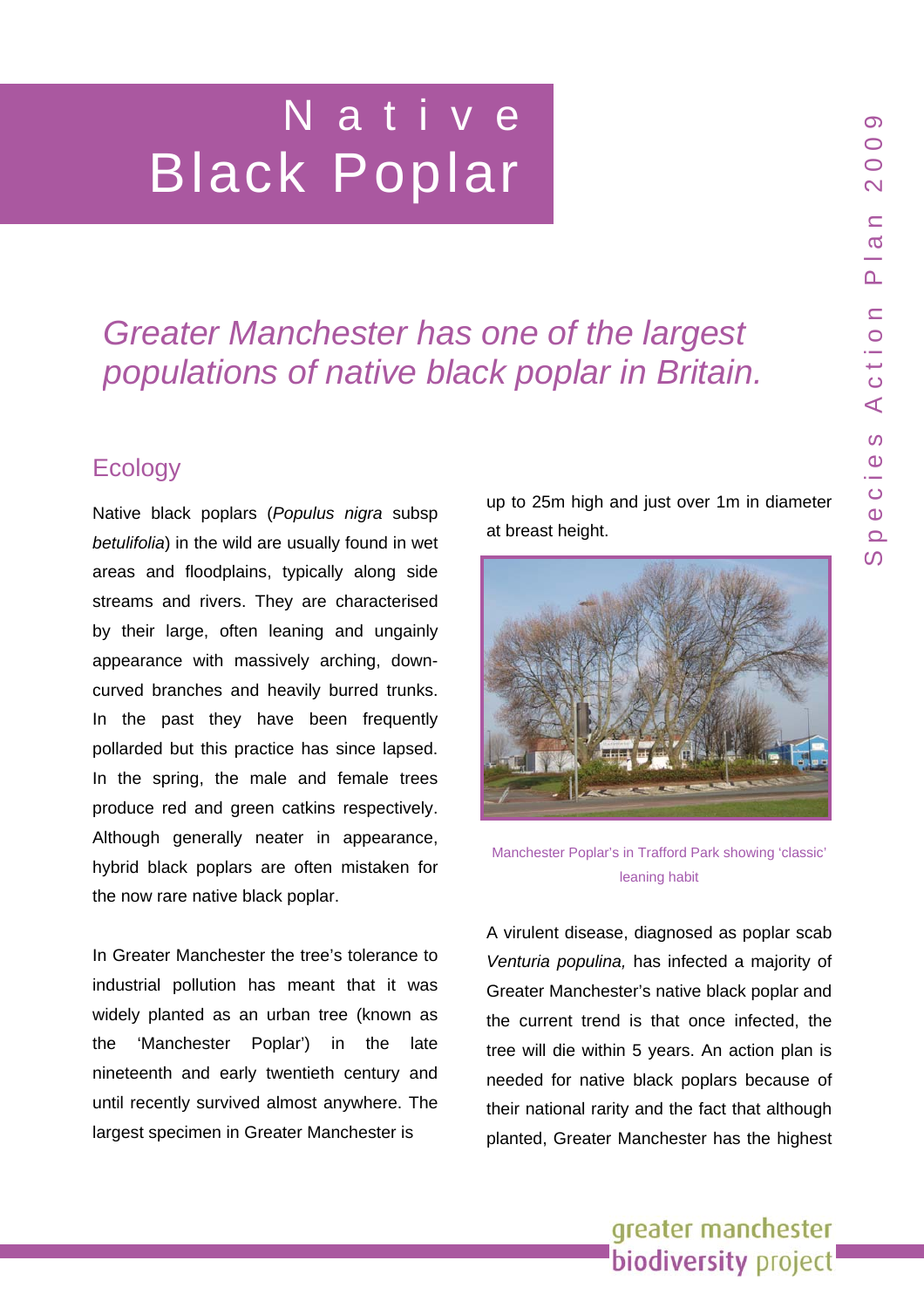concentratio n of native black poplar in the United Kingdom. This coupled wit h the fact that poplar scab is decimating this internationally important population means urgent atten tion is required.



Venturia populina infected shoot and leaves

The main management intervention in Greater Manchester is pollarding o r pruning. This has usually been initiated for safety reasons as large limb s often become very fragile.

## Priority habitat description

Optimum habitats are riv erside and f loodplain locations although they exist in Greater Manchester in a wide variety of urban locations.

### Current status and distribution

#### **International**

Black Poplar in the aggregate sense, is widely distributed but increasingly scarce through much of mainland Europe reaching into central Asia and North Africa. Th e subspecies within mainland Europe is generally accepted a s being different from that in the UK, namely *Populus nigra* subsp *nigra. Populus nigra* sub sp *betulifolia* is found in Britain, Ireland and on the fringe of Western Europe whereas *P. nigra* subsp *nigra* is found throughout the remainder of Europe. There is still some confusion surrounding the taxonomy of black poplar within Europe with some authors describing three European subspecies.

#### **National**

There are estimated 7 ,000 recorded native black popla rs in Britain, chiefly occurring south of a line from the Mersey to the Humber e stuaries. Many of these are believed to be genetic clones, so there are probably considerably fewer distinct genotypes. The tree has wild population strongholds in Shropshir e, Cheshire, the Vale of Aylesbury and Suffolk. The vast majority of the trees h ave reached maturity and there has been very little planting of new trees until recently. Female trees are particularly rare, with an e stimated 400 nationally. Seed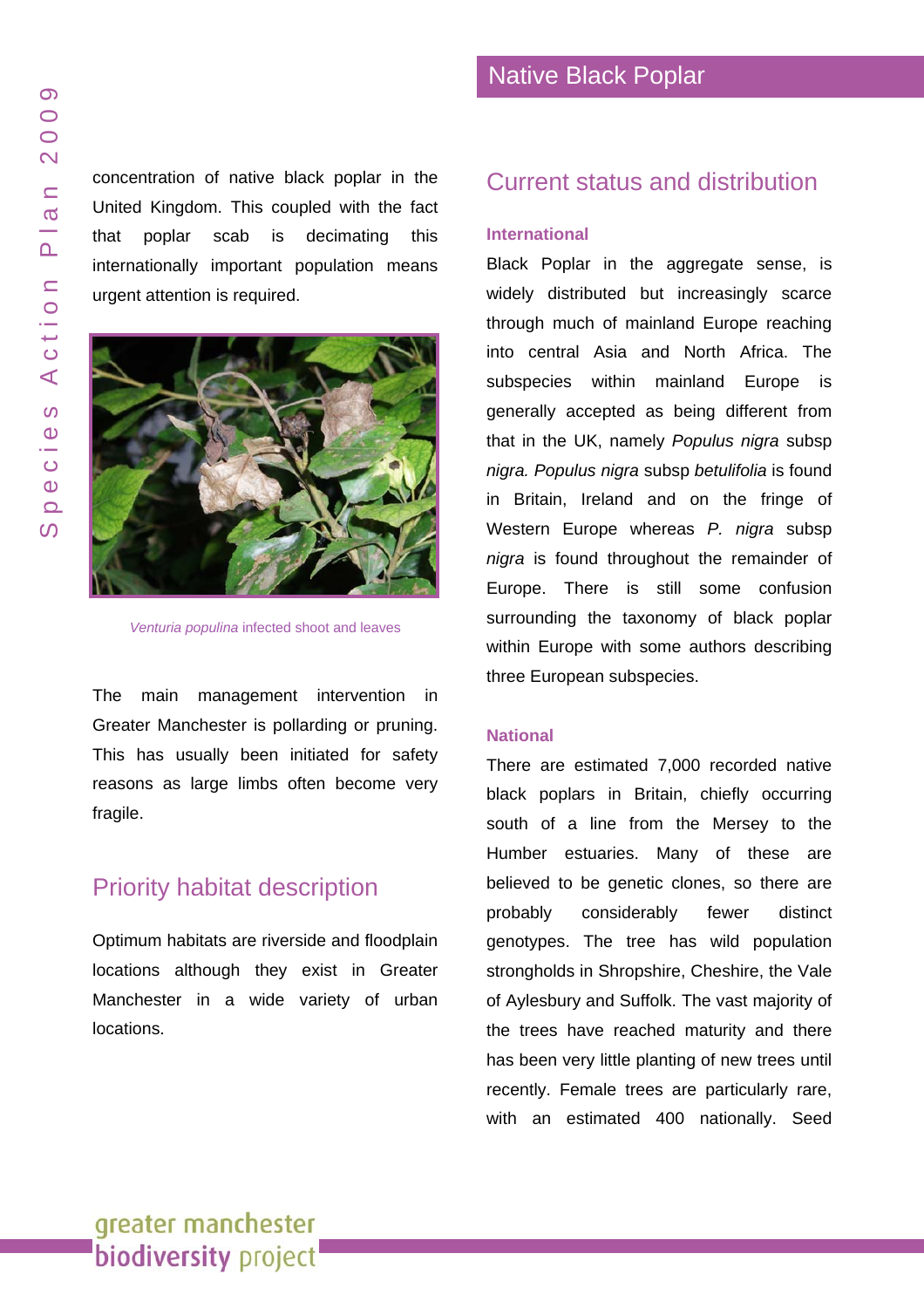germination is restricted to the unvegetated banks and bars of low intervention river systems. Britain's well-managed rivers have lacked suitable habitats for centuries. Consequently, the current population reflects former planting preferences rather than any natural distribution pattern, and it is not surprising that genetic diversity is low.

#### **Greater Manchester**

Within Greater Manchester the native black poplar survives at the northwestern limit of its natural range. It has been so extensively planted that there are probably as many trees in Greater Manchester and surrounding areas as there are in Britain's wild population.

The tree is likely to originate from a single cutting of a male tree and is therefore effectively all clones. There are no known female trees in Greater Manchester. A very rough approximation by Red Rose Forest puts the Greater Manchester population at between 5000-7000 trees in 2000, but by 2005 almost half of these had been felled due to disease. They are found across the conurbation with the greatest concentrations in the east and north where airborne pollution was at it worse and the highest concentration of nineteenth century industry was found. Whilst widely planted, most trees are now found in parks, cemeteries and urban green space.

#### **Legal**

Black poplars receive the same protection as all other wild plants in the UK through the Wildlife and Countryside Act, 1981. Therefore, they may not be uprooted without permission of the landowner. The felling of trees may be prevented by Tree Preservation Orders (on the basis that the trees are healthy, have amenity value and for there to be a known threat). Black poplars are also



#### Felled diseased trees at Broadhurst Park, Manchester

within the list of point-scoring species used in assessing hedges under The 1997 Hedgerow Regulations. The Forestry Act 1967 and subsequent acts; require a felling license to be obtained from the Forestry Commission if more than 5 cubic metres of timber are felled within any calendar quarter. There are numerous exemptions to this but the legislation does provide some level of felling control. Within recent amendments to the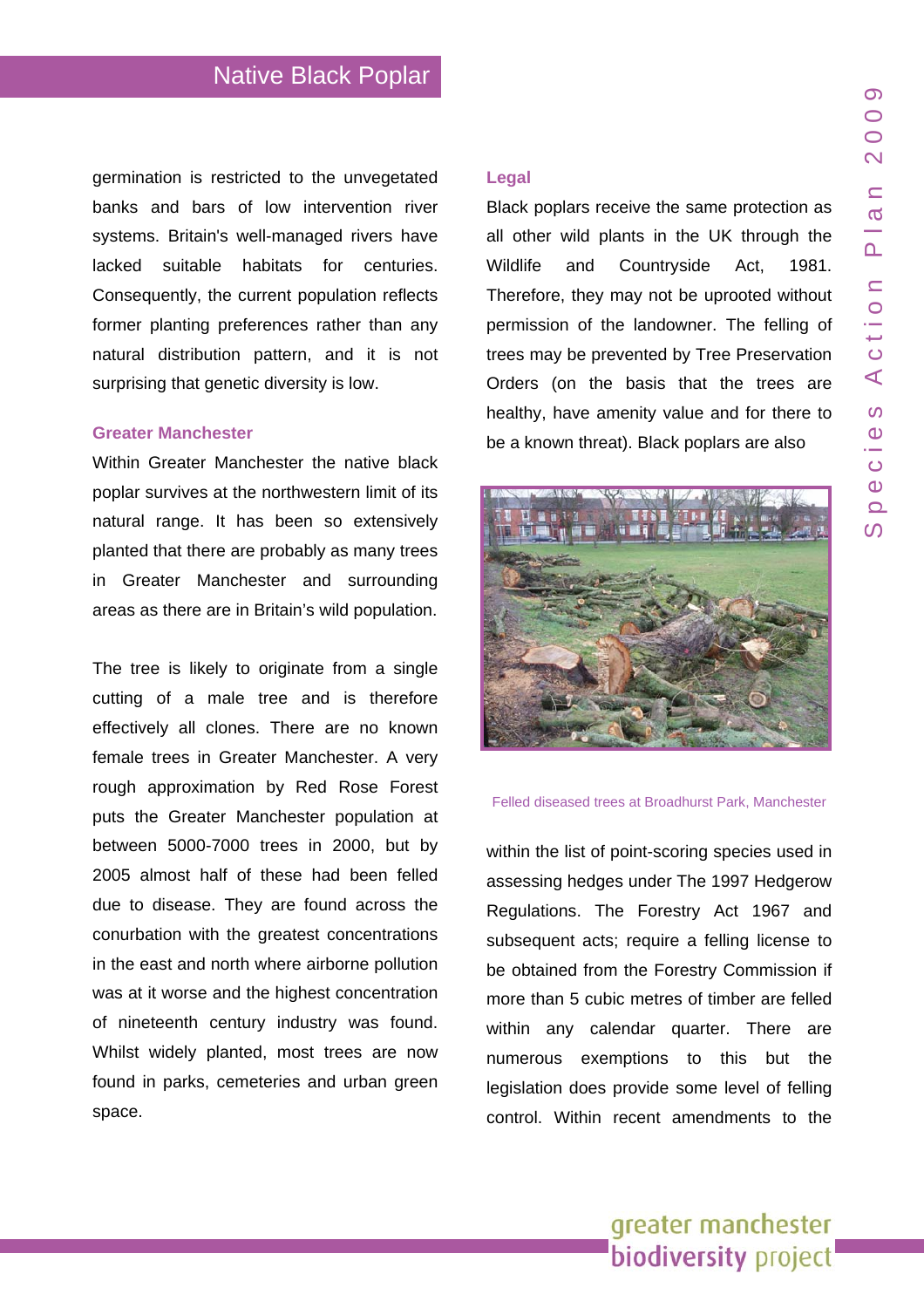Habitat Regulations, there is now a greater emphasis to demonstrate that best practice is being adhered to in relation to bats and other species during felling operations. As many mature native black poplars possess potential roosting sites, these regulation s may afford the tree additional protection than reviously.

# actors affecting the species pr<br>F

#### **lnternational**

of native black poplar within its European range. Climatic change, an ageing and declining population and the lack of genetic diversity are all considered threats to the conservation

#### **National**

- Shortage of female trees
- Climate Change and effects, such as storm damage, drought
- ◆ Ignorance as to their presence
- ♦ Loss of both natural river systems and in an absence of suitable habitat for natural regeneration unstable f l oodplain sed iments results
- ♦ Possible hybridisation of native black poplar with non-native poplar hybrids
- ♦ makes site based conservation more difficult The widely dispersed t i o n
- ♦ Removal of hedgerows and trees, which grow within them
- ♦ Felling of trees for development or safety concerns
- ♦ Emergence of a virulent form of poplar scab in Northern England

#### **Greater Manchester**

Manchester Poplar within the wider native black poplar population. Increased a wareness o f the importance of

- ♦ Extre mely limited genetic diversity
- ♦ Greater Manchester's outbreak of poplar scab.
- ♦ weather favouring scab development. Wetter, warmer spring
- ♦ There are no known female trees in Greater Manchester.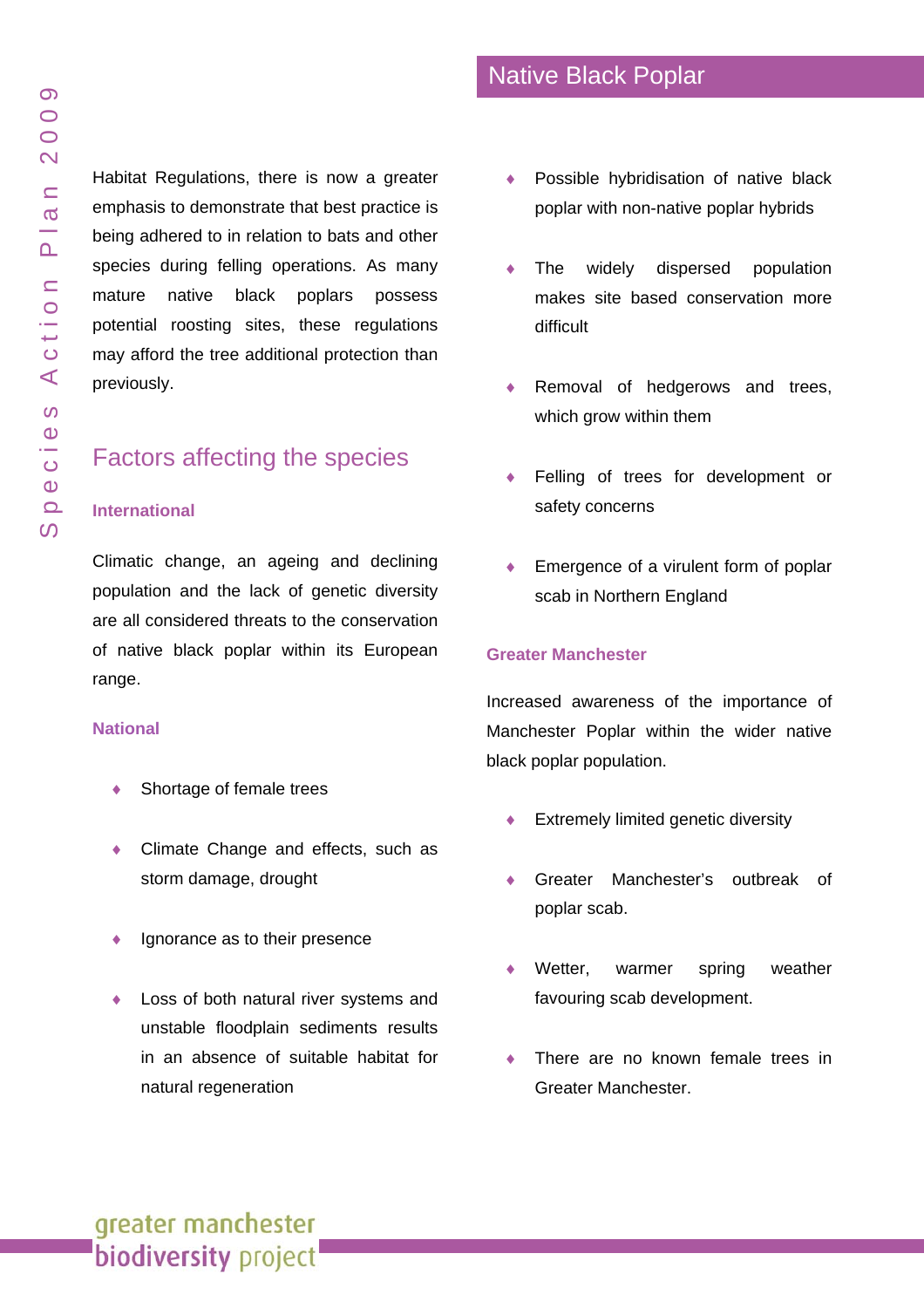♦ Negative image of tree due to unsightly appearance of dead trees (due to poplar scab) and cost of removal

scab. Lack of genetic diversity and sexual reproduction will continue to be a problem. Climate change and the warmer wetter winters, lack of cold periods in winter and earlier onset of spring may assist poplar scab. This may also assist other diseases such as poplar leaf spot and rusts which can further weaken trees in poor health due to

# **Current actions**

#### **N ational**

- National Seminars held by UK Black Poplar Conservation Group
- ♦ Production of Native Black Poplar many areas notably Cheshire BAP's fo

#### **G t rea er Manchester**

- ◆ Press and publicity including TV
	- 1. Poplar scab a[nd](http://www.woodland-trust.org.uk/ancient-tree-forum/atfnews/images/poplarscabpressversion.doc) its implications for Black Poplar
	- 2. Royal Botanic Gardens, Kew Press Release
	- 3. Tree killer threatening to wreck landscape
- Production of Information Sheet

#### [Manchester Black Poplar Disease](http://www.redroseforest.co.uk/publications/pdf/poplar1.pdf)

- ♦ 2005 and 2009 (*Red*  Manchester in *Rose Forest*) New test planting of 100 trees of different genetic clones within Greater
- ♦ Manchester Poplar (Manchester City Council) Manchester Leisure survey of
- Survey of Manchester Poplars *(RRF)*  Metrolink
- Manchester site visits by Dr David Rose of Forest Research *(RRF)*
- ♦ Agency have planted around 100 black poplars at Stenner Millgate LNR. Mersey Valley Countryside Wardens in partnership with the Environment

# Objectives and targets

#### **National**

Group has prepared the following 2001 draft national targets for the species. There are no national BAP objectives and targets, but the Black Poplar Conservation

- To locate existing trees
- To safeguard existing trees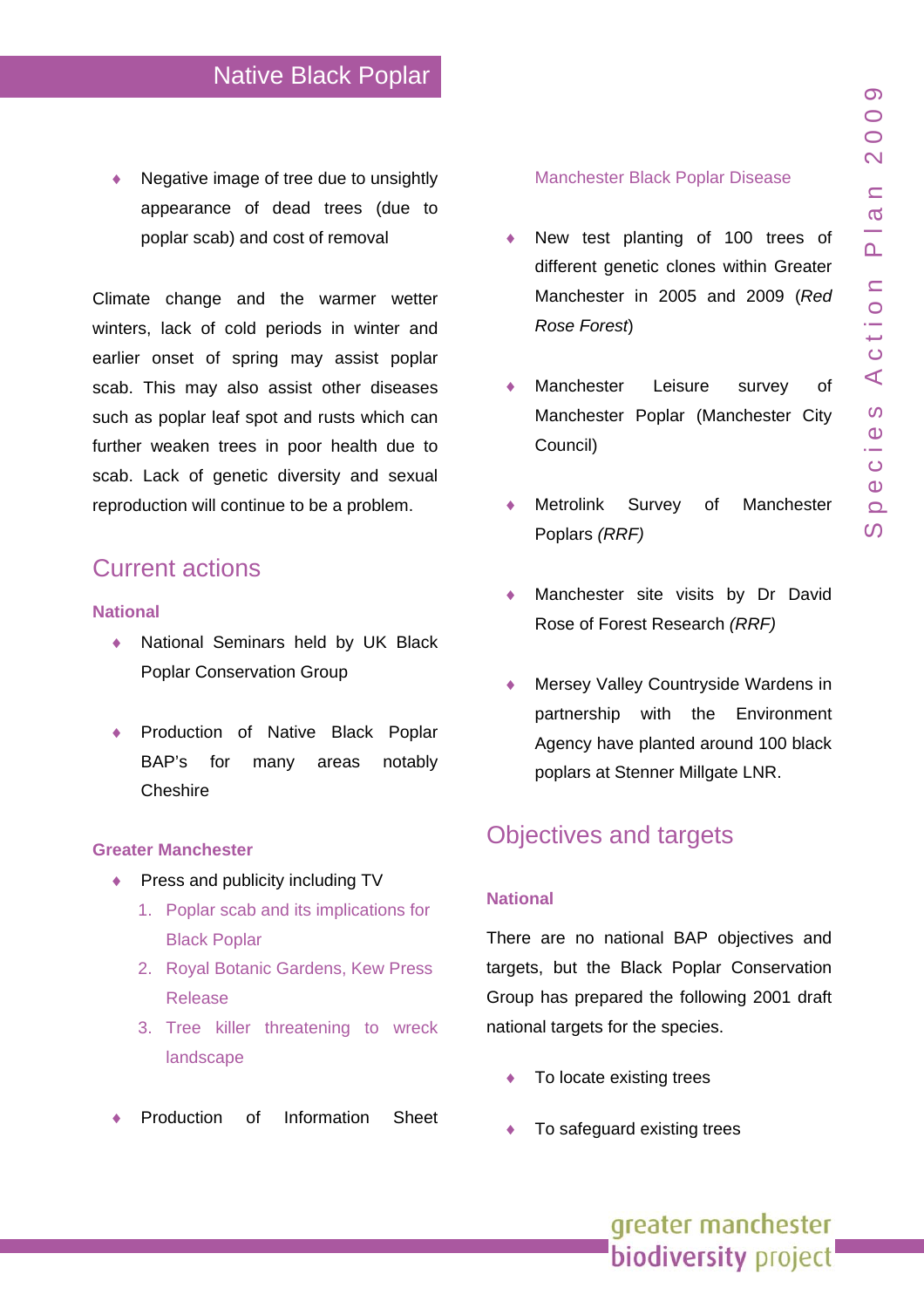- ♦ managers about black poplars and to raise public awareness To inform and educate landowners and
- $\bullet$  To ascertain, maintain and increase the genetic variability
- To seek protection through the planning system
- ♦ To adopt Best Practice Guidelines on planting and pollarding published by the UK Black Poplar Conservation Group.

#### **Greater Manchester**

| <b>Objective</b>     | <b>Target</b>                                       | <b>Quantity</b> | <b>Target</b> |
|----------------------|-----------------------------------------------------|-----------------|---------------|
|                      |                                                     |                 | <b>Date</b>   |
| Increase the genetic | Plant new trees in riverside locations that include | 180 trees       | 2010          |
| diversity of native  | a mix of male and female trees, to encourage        |                 |               |
| black poplar         | sexual reproduction, and genetic make-up.           |                 |               |
|                      | Record all planting site locations on GIS. Also     |                 |               |
|                      | record planting material source or clonal type.     |                 |               |

# **Proposed actions**

#### **Site and Species Safeguard**

poplar propagation material. LA's, RRF. 2009 1. Establish a site list of local stool beds and nurseries that could supply native black

Greater Ma nchester LA's, RRF. 2009 2. Investigate feasibility of establishing stool bed of different genetic material within

3. Identify suitable locations in each local authority for new black poplar planting LA's, RRF, GMEU, EA. Ongoing

4. Facilitate planting of suitable sites with a mixture of sexes and genetic make-up. LA's, RRF, EA. 2009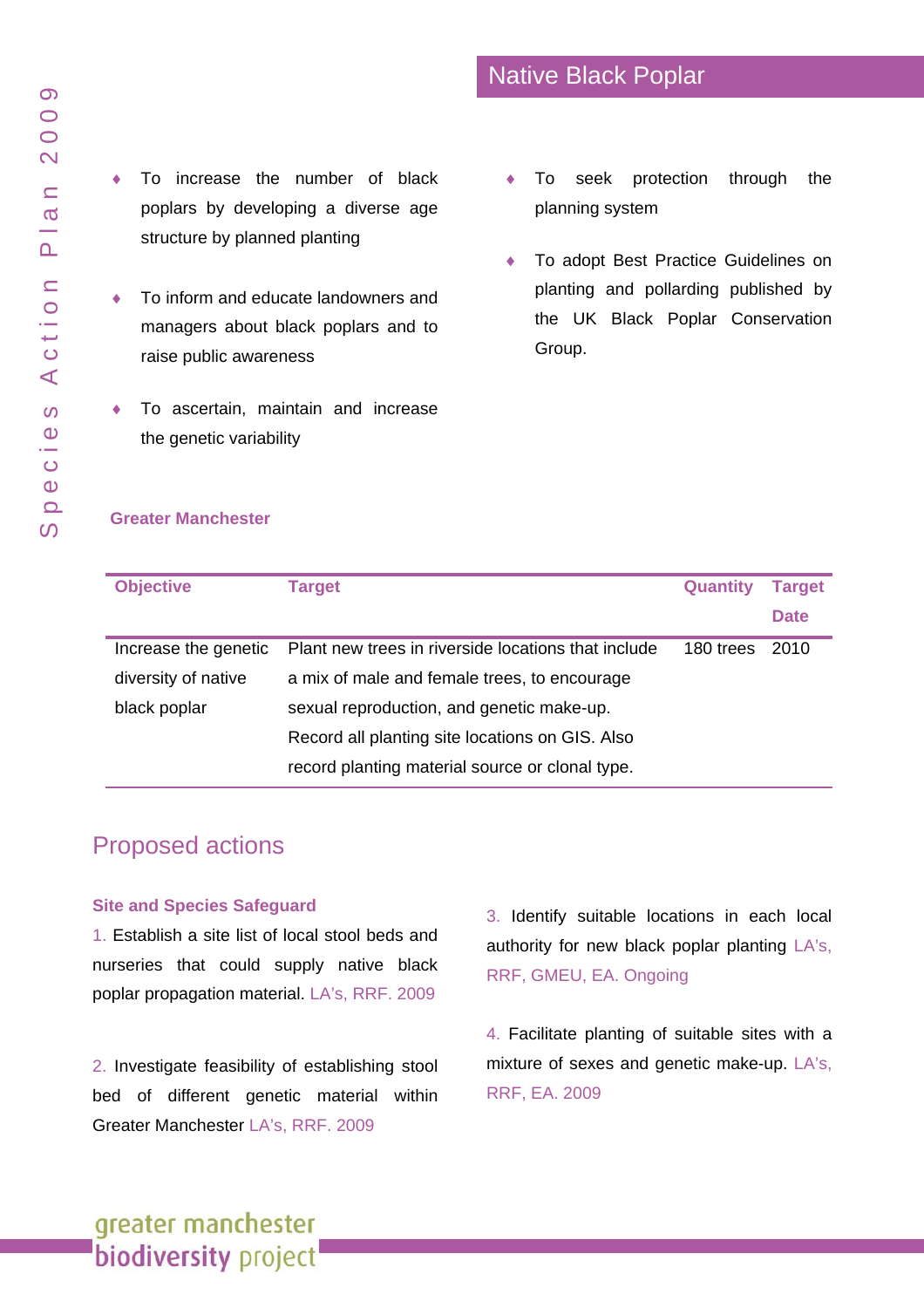#### **Advisory**

1. Disseminate simple disease and tree recognition sheets across relevant Greater Manchester organisations. LA's, RRF. 2009

#### **Future Research and Monitoring**

1. Support Forest Research in establishing the particular strain of *Venturia* infecting Black Poplars and reasons for the recent virulent outbreak. All BAP Partners

2. Keep a record of any surveys of native black poplar undertaken by partners as well as any areas of poplar removal that have been noted. In particular, record location of any female trees. RRF. Ongoing

3. Survey native black poplar plantings carried out in 2005 within Red Rose Forest recording survival, condition and any signs of poplar scab. RRF. 2009

4. Record location, source and clonal type of any new plantings. Ensure disease monitoring of any new poplar plantings is advised to site managers in order to prevent further planting of susceptible types. All BAP partners. Ongoing

#### **Communication and Publicity**

1. Maintain list of interested organisations and individuals. RRF. Ongoing

2. Produce yearly status report on BAP targets/actions. RRF. Ongoing

3. Liase with Cheshire's Native Black Poplar group regarding their BAP progress RRF. **Ongoing** 

4. Raise awareness of the ecological and cultural significance of Manchester's native black poplar. All BAP Partners. Ongoing

#### **Lead partners**

| EA          | <b>Environment Agency</b>         |
|-------------|-----------------------------------|
| <b>GMEU</b> | <b>Greater Manchester Ecology</b> |
|             | Unit                              |
| LA's        | Local Authorities                 |
| <b>RRF</b>  | <b>Red Rose Forest</b>            |

## Best practice guidelines

(Extracts taken from 'The Black Poplar - Ecology, History and Conservation' by Fiona Cooper)

#### **Strategic management of existing trees**

Much of Greater Manchester's native black poplar are located in public open spaces, near roadsides or other boundary features and have been severely affected by poplar scab. In most instances, the needs of the tree have to be balanced alongside other objectives by site managers. The approach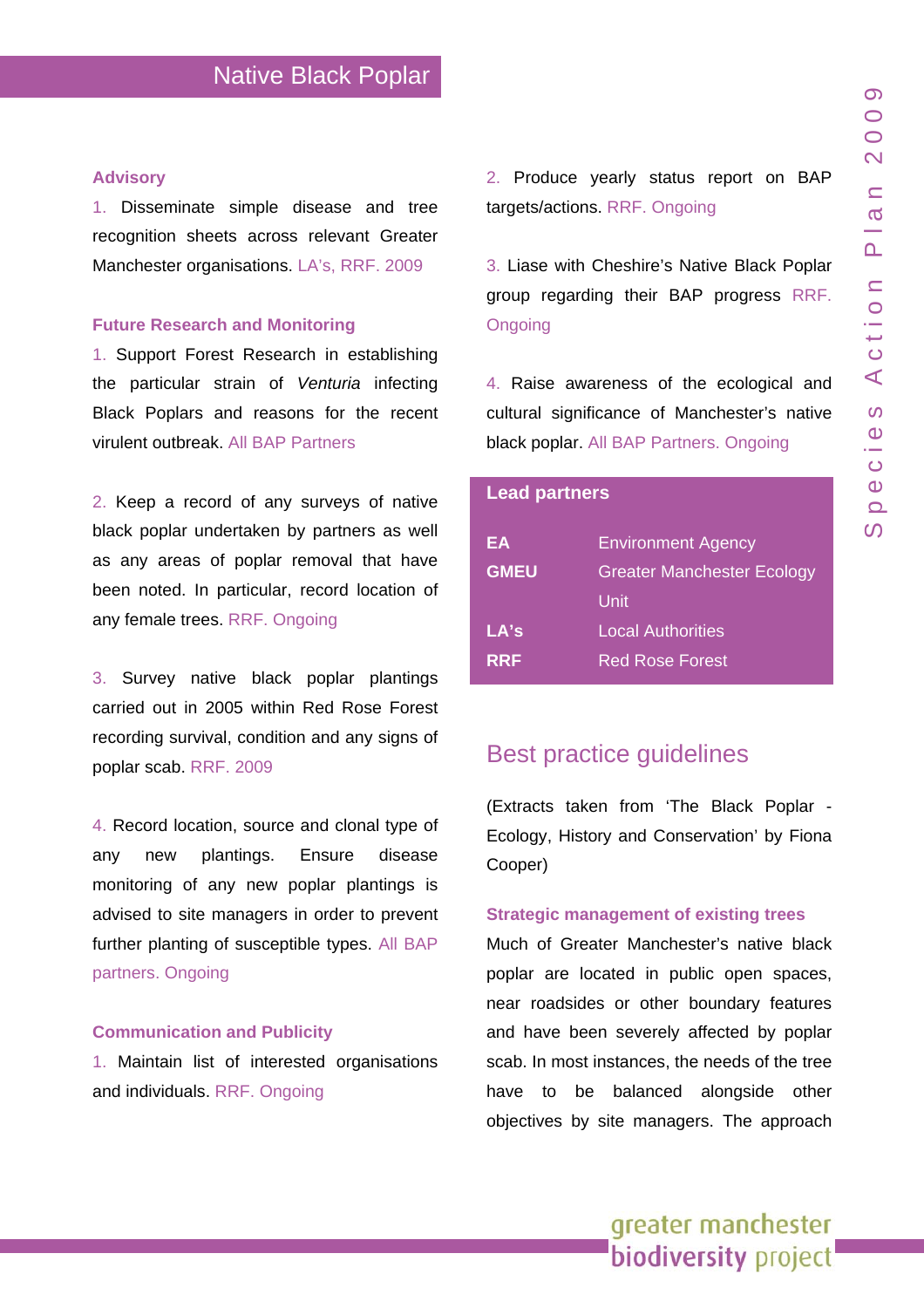## Native Black Poplar

taken by Manchester City Council in their Manchester Poplar Strategy seeks to find a way forward given the recent and rapid decline in the conditio n of the native black poplar. The Strategy puts forward some recommendations for managing the spread of poplar sca b and for managing the tree population. These include:

- Maintaining the healthiest trees
- ♦ Enabling selective felling/pollarding works to be carried out
- Allow for those trees in remote or inaccessible areas t o deterior ate naturally in order to encourage biodiversity

#### **Other site factors affecting tree health**

As with other tree species, native black poplar can be affected by changes in the soil or water table levels. Compactio n of the rooting area and fires beneath the canopy will also adversely affect the tree. Grazing animals sho uld be separated from trees and ploughing should be restricted, where possible, to outside the rooting zone.

#### **Pollarding and Tree Surgery**

The practice of pollarding trees has maintained and in some instances extended the life of some native black poplars. However, care should be taken when pollarding a tree for the first time (or after many years since the last pollarding) as th e tree may not recover or fail to re-shoot from



#### Avenue of Man chester Pop lar s

around the cut surface. The age and condition of the tree needs to be considered – a mature tree in poor condit ion may struggle to recover from the work. I n Greater Manchester, most native black poplars are over mature and in a less than healthy state. In 2003 and 2004 many infected tre es were pollarded in Manchester in an attempt to limit the spread of the disea se and sav e them by stimulating new growth. Unfortunately, the results to date have not been good with many trees dying and others producing poor growth which is still succumbing to the disease.

New pollards can be created when the girth of a young sapling reaches about 15 to 20cm. The tree is cut u sually between 2 and 4m fro m the ground to allow new growth to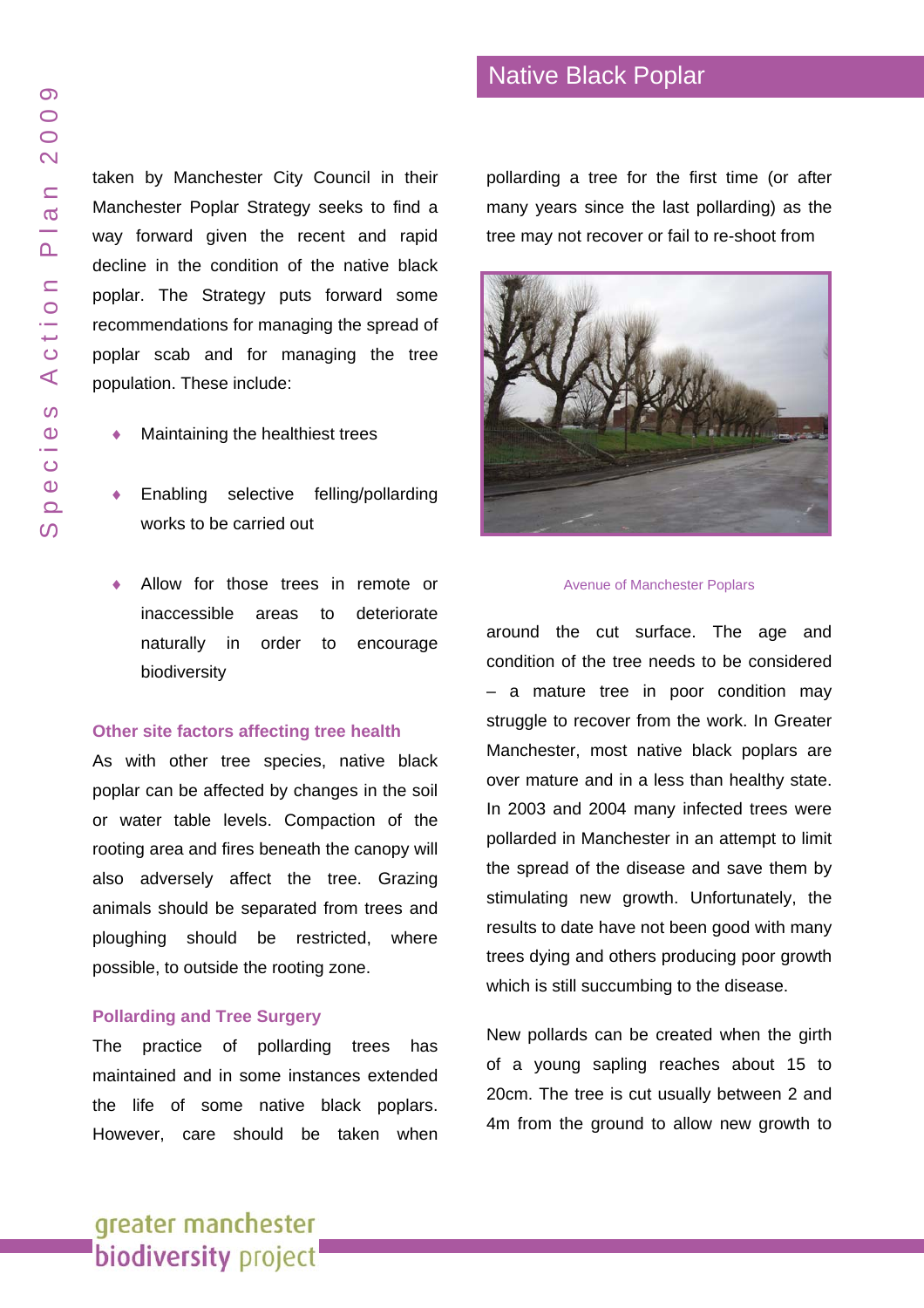sprout. Re-pollarding of young trees can be done on a 3 to 5 year cycle whereas for larger trees this can be extended to 10 to 15 years. There is obviously a management and cost commitment to maintaining any pollards.

#### **Planting Stock**

In practice, planting stock should be sourced from other areas as opposed to using Manchester Poplars (although local) which are considered to be the same clone and susceptible to poplar scab. Any planting of native black poplar should not use cuttings from trees that show poplar scab symptoms. Ideally a mixture of male and female and different clones should be planted at any one site. This should improve the chances of trees reaching maturity and producing viable seed.

Studies have shown that man has moved native black poplar genotypes around the country a great deal with the same clones occurring large distances apart. The Manchester Poplar genotype can also be found in Sussex, Essex, Suffolk, West County, Ireland and the coast of Holland. The natural pattern of distribution has already been interrupted. It is important to plant a range of genotypes to produce a more varied population, better equipped to cope with natural and man-made stresses. In order to check that new plantings remain disease free, trees should be monitored for signs of poplar scab. Should a particular clone or source prove to be susceptible, and then further planting of that source should be reviewed.

#### **Planting location considerations**

As mature native black poplars can have large, spreading crowns they are not suited to small spaces. They should also be sited away from structures, boundaries, roads, drains or underground services. Care should be taken when siting trees in public areas or near paths, as the tree will become brittle with age. Site managers should also be aware that females produce large amounts of fluffy seed. In order to mimic natural distribution patterns, planting sites ideally should be within river valley floodplains or wetland areas.

Poplars are not shade tolerant and the planting site should have an open aspect. Trees should be planted singly or in small groups rather than covering larger areas. The Environment Agency should be contacted prior to any tree plantings within 8m of a riverbank top.

#### **Propagation and planting methods**

Planting can be carried out using hardwood cuttings between 25cm and 1.5m in length. The best time for taking cuttings appears to be during February or March although this can be done anytime when the tree is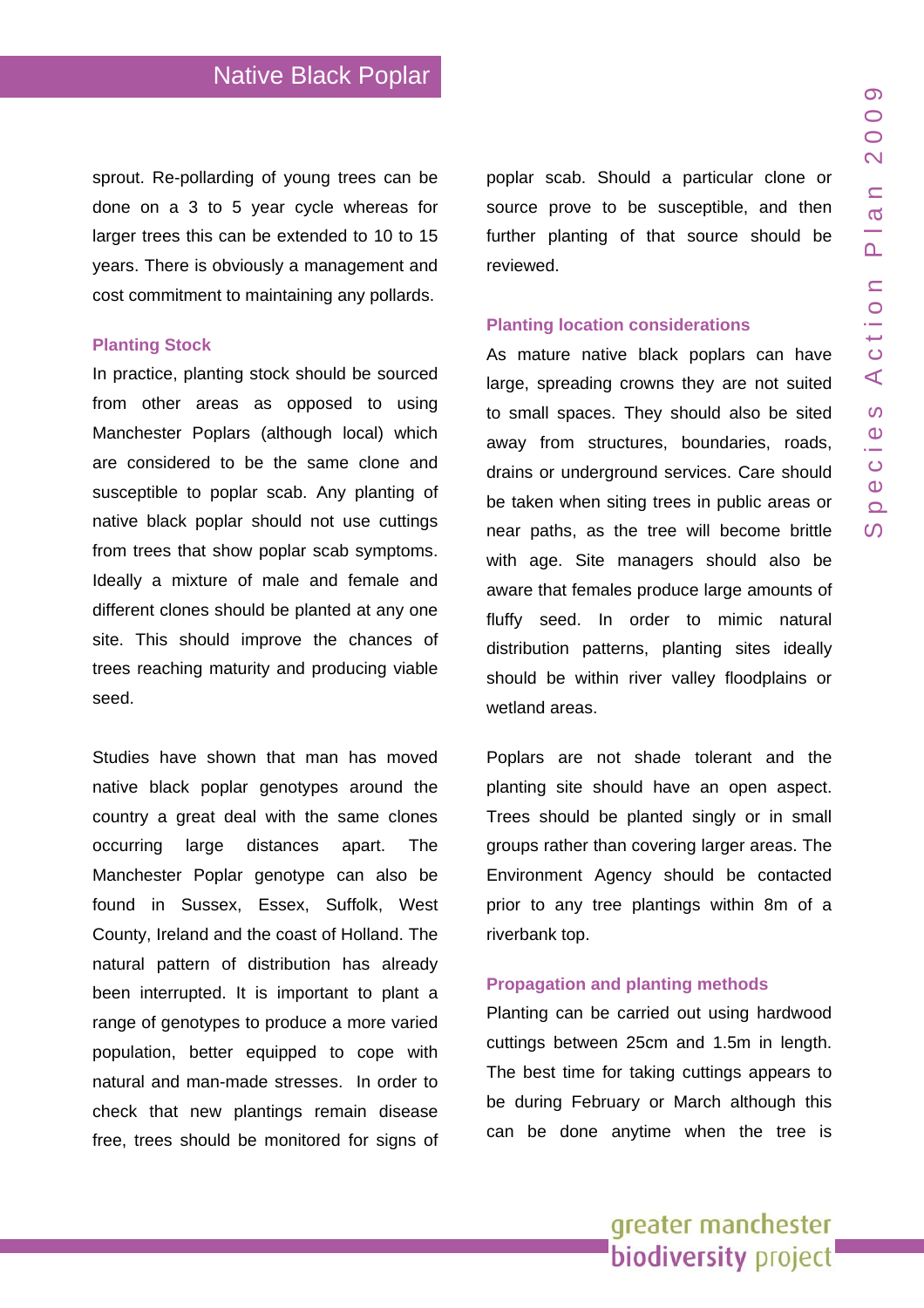dormant. Hardwood cuttings should be taken from growth made in the previous summer. When planted, they should be pla ced with at least half their length in the ground. Cuttings can also be grown in containers, in a mixture of sand and soil, which should be kept damp. Once rooted, they can be planted out after their first year. If a regular supply of cuttings is needed, a stool bed can be set up. The use of seed for propagation is not recommended due to the abilit y of the species to hybridise with other poplars and uncertainty of seed origins. As wit h all tree planting, weed or grass control is important during the f irst few years. Likewise, young trees should be protected from any browsing or grazing a nimals.

# Impact of invasive species

Compared t o the extensive and damaging effects o f poplar scab, the impact s of alien species are relatively s mall. The p revalence of dense stands of Himalayan balsam, Japanese knotweed or rhododendron along river banks and nearb y habitats may have some negative effect on potential germination of native black poplar seed. However, other factors such as the lack of females and lack of suitable habitat are more critica l.

# Links to relevant BAP's

[Reedbed](www.gmbp.org.uk/site/images/stories/reedbeds bap_09.pdf)  [Wet Woodland](www.gmbp.org.uk/site/images/stories/native woodland bap_09.pdf)  **Bats** [Marshy Grassland](www.gmbp.org.uk/site/images/stories/grasslands bap_09.pdf)

## **References**

- Cooper, Fiona. (2006) The Black Poplar – Ecology, History & Conservation. Windgather Press Ltd
- Cheshire Region Biodiversity Partnership, [Native Black Poplar Local](http://www.cheshire-biodiversity.org.uk/action-plans/listing.php?id=62)  [Biodiversity Action Plan](http://www.cheshire-biodiversity.org.uk/action-plans/listing.php?id=62)
- Williams, J (Manchester City Council) (2007) The Manchester Poplar **Strategy**
- Cottrell, J (2004) Conservation of [Black Poplar \(](http://www.forestresearch.gov.uk/pdf/fcin057.pdf/$FILE/fcin057.pdf)*Populus nigra* L.) Forestry Commission Information Note 57

# Further information

Jones, M. (2004) Management and Planting Guidelines, Native Black Poplar, *Populus nigra betulifolia.* 1st Edt. Craven Design & Print Ltd.